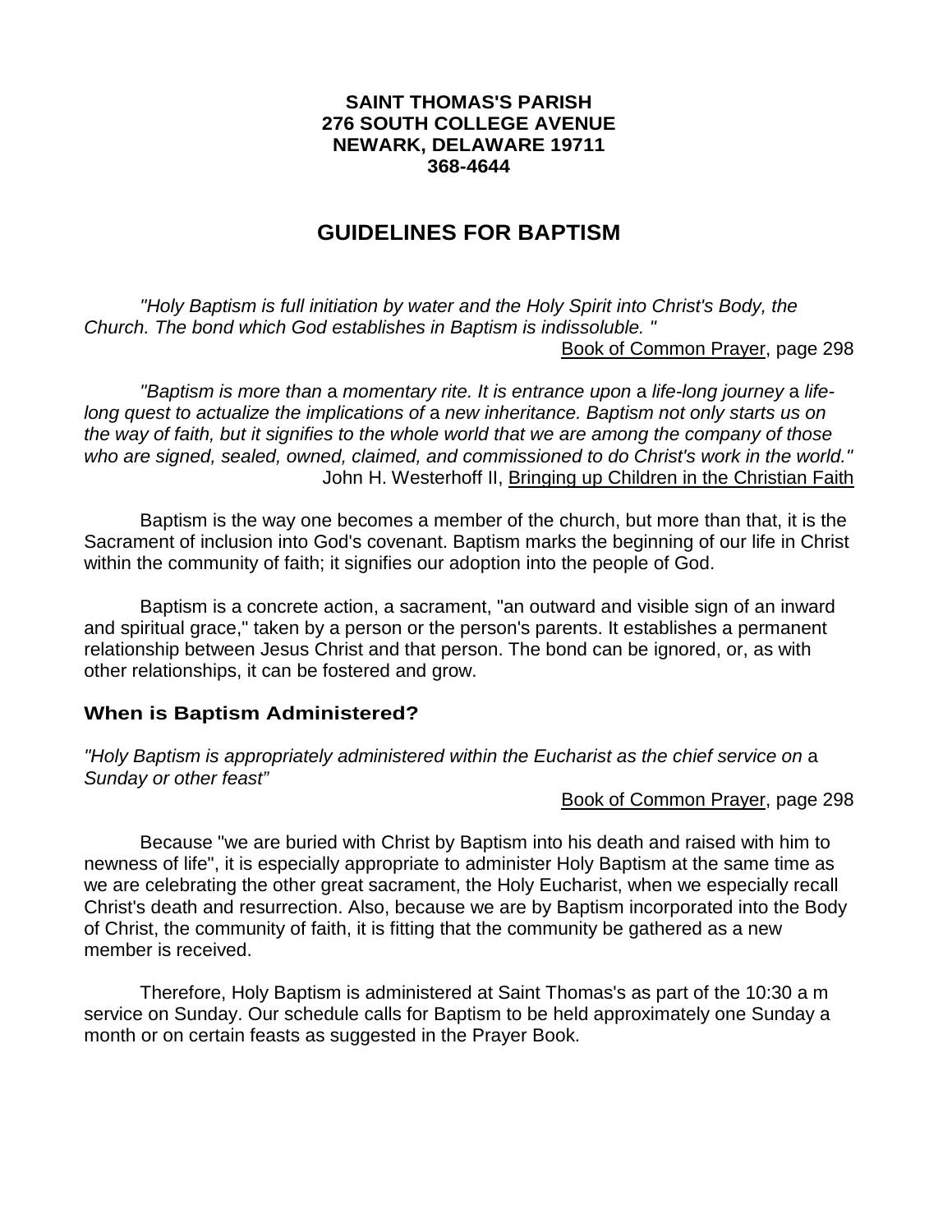## **Godparents and Sponsors**

*"Each candidate for Holy Baptism is to be sponsored by one or more baptized persons."*

Book of Common Prayer, page 298

*Sponsors of infants are commonly called Godparents, They ".... present their candidates, make promises in their own names, and also take vows on behalf of their candidate."*

Book of Common Prayer, page 298

*The promises are: a) to be responsible for seeing that the child is brought up in the Christian faith and life; b) by prayer and witness to help the child to grow in Christ.*  Book of Common Prayer, page 302

*The vows, made on behalf of the child, are: a} to reject all forms of evil; b) to accept, trust, and follow Christ.*

Book of Common Prayer, page 302

*Parents: "It is fitting that parents be included among the godparents of their own children."* 

Book of Common Prayer, page 298

At Saint Thomas's, both parents are normally considered to be Godparents, and they make the promises and take the vows along with the other Godparents.

*"Sponsors of adults. and older children present their candidates and thereby signify their endorsement of the candidates and their intention to support them by prayer and example in their Christian life."* 

Book of Common Prayer, page 298

Such sponsors do not make any promises or take any vows.

**Qualities**: Godparents and sponsors must themselves be baptized Christians and should be active participants in the life of their own church. They need to be persons who will maintain close contact and faithfully care for the child throughout life. Godparents take on important commitments and need to be chosen with this in mind. Therefore, choosing godparents or sponsors should be done carefully and not as a gesture to honor friends or family.

**Number**: The Prayer Book used to call for at least three Godparents - 2 males and a female for a boy and 2 females and a male for a girl. The current Prayer Book specifies "one or more." The important thing is that those chosen be faithful persons themselves and willing and able to be faithful as Godparents.

**Denomination**: Godparents need not be Episcopalians, but, as noted above, they do have to be baptized members of a Christian church and should be faithful and active members in their own congregations.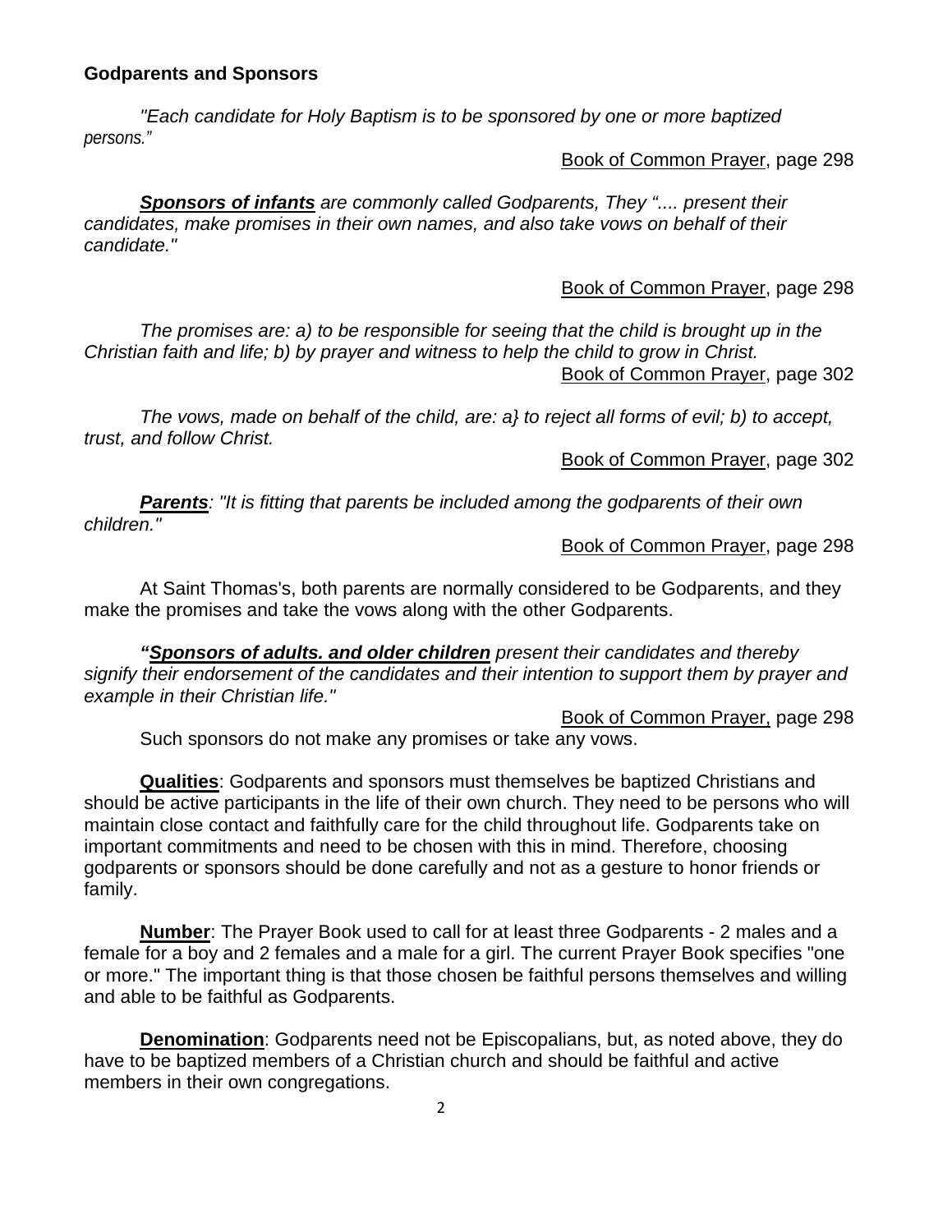#### **Instruction for Parents and Sponsors**

*"Parents and Godparents are to be instructed in the meaning of Baptism, in their duties to help the new Christian grow in the knowledge and love of God, and in their responsibilities as members of his Church.*

*Book of Common Prayer, page 298*

At Saint Thomas's the instruction takes the form of a Baptismal Seminar, normally held on the Saturday before the Baptism in the church. All parents, Godparents, sponsors, adults and older children being baptized, attend. The Seminar provides an opportunity to discuss the meaning of Baptism, to review the responsibilities of parents and sponsors, and to "walk through" the service. Adults and older children are also expected to participate in the Youth or Adult Confirmation courses and to present themselves to the Bishop for Confirmation.

In addition to the Baptismal Seminar, parents presenting children for Baptism meet with one of the clergy to establish a pastoral bond and to discuss the Christian nurturing of their child and their own relationship to the Church.

#### **The Service of Holy Baptism**

,

A careful reading of the liturgy for Holy Baptism found in the Prayer Book on pages 299-308 is recommended. The Baptism liturgy forms the first part of the service and is followed by the Holy Communion of the Eucharist (pages 361 ff.)

The parents, Godparents, Sponsors and candidates gather in the church before the service and sit as directed to do during the Baptismal seminar. After the entrance, opening responses, collect, lessons, and sermon; all those to be baptized and those presenting them go to the font. The candidates are presented and the promises of the Godparents and the vows of Baptism are made (pages 301-303).

The whole congregation then joins in the Baptismal Covenant, the Prayers for the Candidates, and the Thanksgiving over the Water (pages 304-307). The Prayers for the Candidates (pages 304-305) are usually led by one of the sponsors.

Each candidate (child or adult) is then baptized in the name of the Father, Son, and Holy Spirit as water is poured upon the head three times. Each is also sealed with the sign of the cross on the forehead with oil.

The newly baptized are welcomed by all the people (page 308). and the Peace follows, during which greetings are exchanged throughout the congregation.

After the Peace, the service continues with the Offering and the Great Thanksgiving of the Eucharist. At the time of the serving of Holy Communion. all persons present who are baptized Christians are welcome to receive the consecrated bread and wine.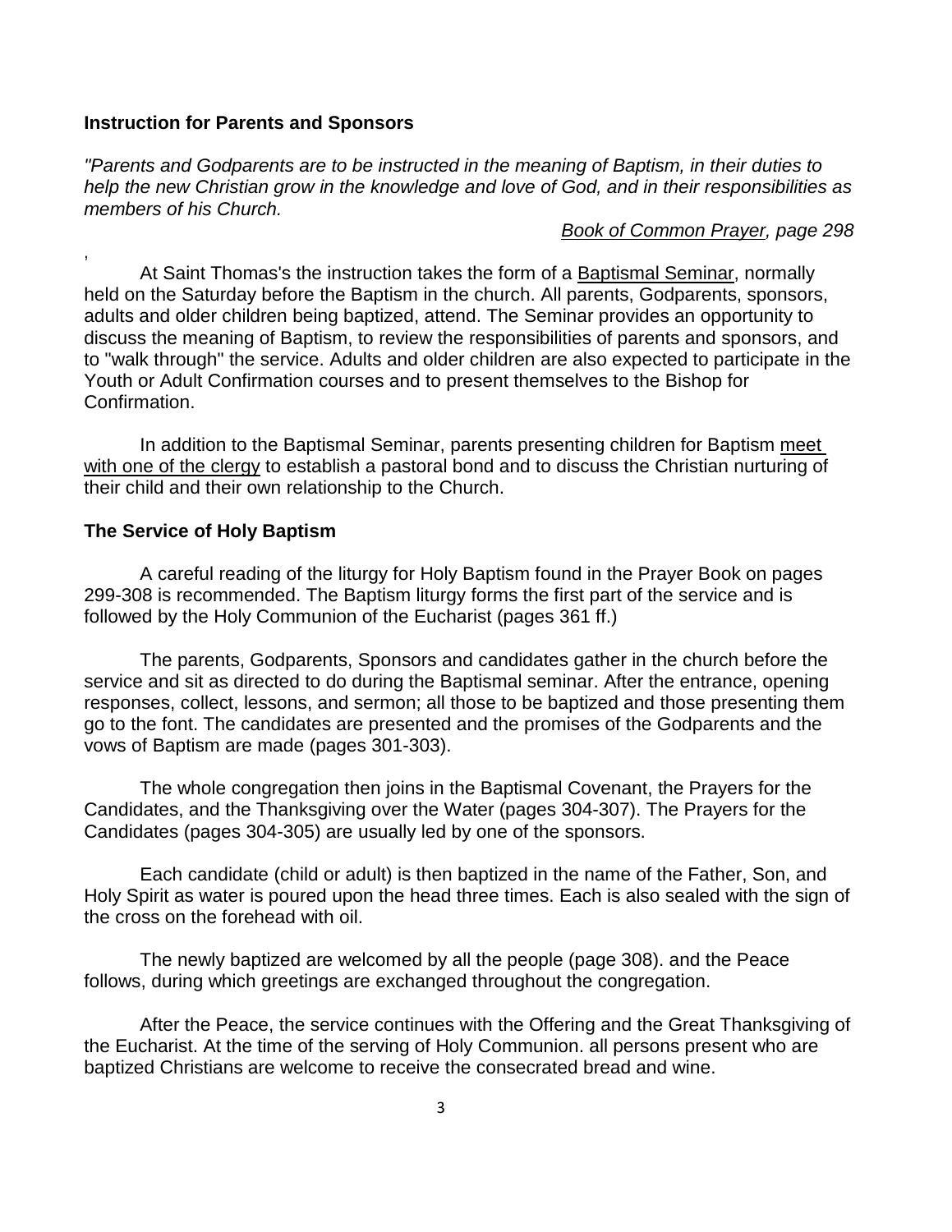### **Beyond Baptism**

**Christian Education**: Parents of children who have been baptized are expected to be active members of the parish. If not already Confirmed or Received into the Episcopal Church, they should take this step as soon as possible. Confirmed Episcopalians are expected to transfer their membership to Saint Thomas's.

**Child care** for children and infants is provided from 7:45 to 11:45 a.m. on Sundays so that parents can attend either the 8 or 10:30 a.m. service and participate in the Christian Education programs for adults at 9:30 a.m.

**Nursery and Kindergarten** Sunday programs for pre-school children and lull Church School for Grades 1-6 are available from September through May at 9:30 a.m.

There is a wide variety of opportunities for children: choirs, acolytes, etc.

**Holy Communion**: Because Baptism is the way one becomes a Christian, any baptized person may receive Communion. Therefore, adults baptized receive Communion beginning with the service at which they are baptized. Newly baptized infants and young children may receive Communion at any time. The clergy will be happy to talk with parents about this.

## **Confirmation**

*"In the course of their Christian development, those baptized at an early age are*  expected. when they are ready and have been duly prepared, to make a mature public *affirmation of their faith and commitments to the responsibilities of their Baptism and to receive the laying on of hands by the bishop."*

*"Those baptized* as *adults .*.. *are also expected to make* a *public affirmation of their*  faith and commitment to the responsibilities of their Baptism in the presence of a bishop and *receive laying on of hands .*"

#### *Book of Common Prayer, page 412*

For young people, the preparation for Confirmation at Saint Thomas's takes the form of an intensive course that is part of the Sunday School program for sixth graders. The program for adults varies, but usually includes instructions in an Inquirers/Newcomers class led by one of the clergy that meets on a week night for 6 weeks.

It is suggested that Godparents be alerted to the preparations for Confirmation, that they participate in any way they can, and that they be invited to the Confirmation service.